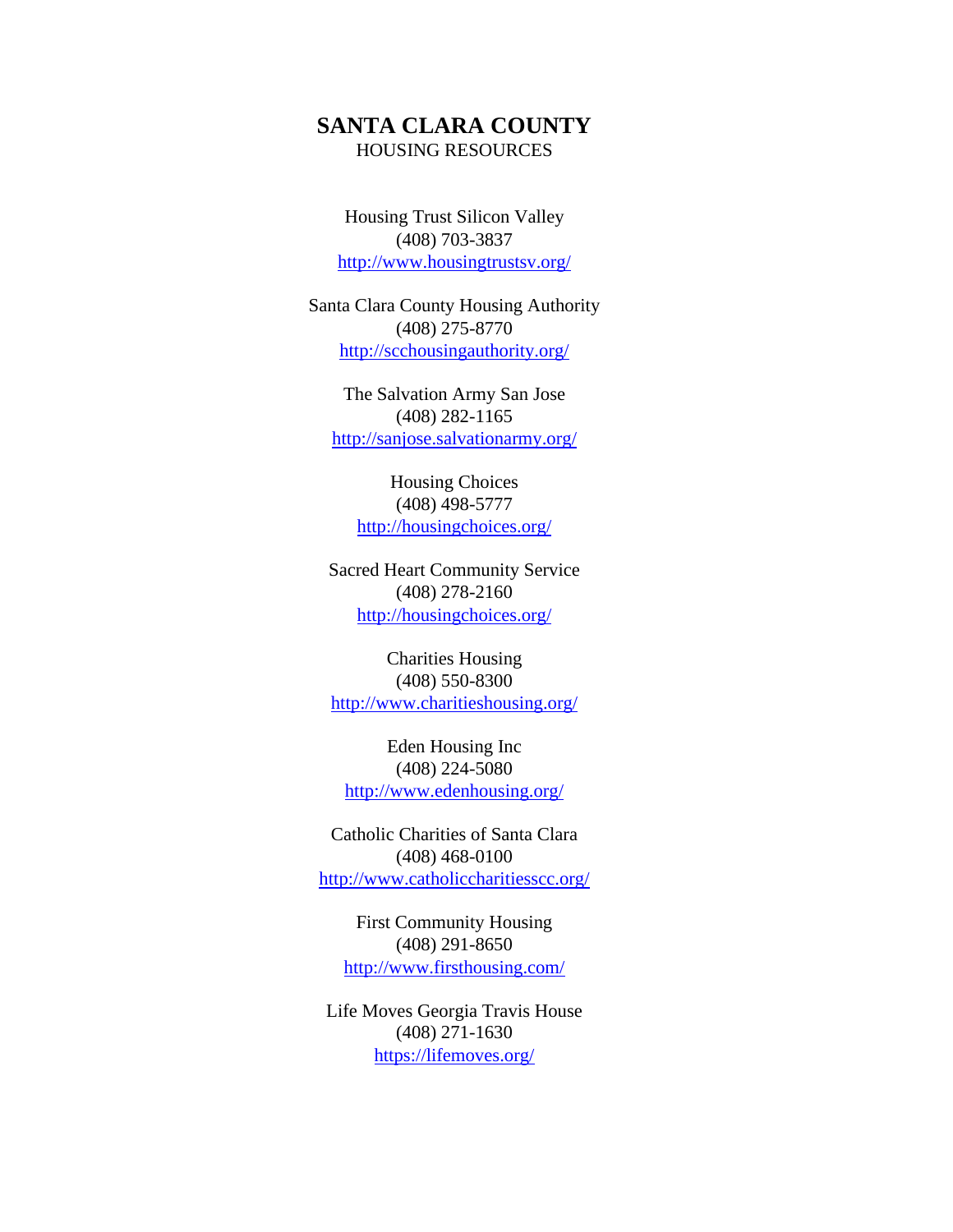Family Supportive Housing (408) 926-8885 <http://www.familysupportivehousing.org/>

Paseo Senter (408) 947-9100 <http://charitieshousing.org/paseo-senter/>

Santa Clara County Social Services (408) 758-3100 <http://www.sccgov.org/>

Society of St Vincent De Paul (408) 249-2853 <http://svdp.org/santaclara/>

Emergency Housing Consortium (408) 539-2100 <http://www.homefirstscc.org/>

Midtown Family Services (408) 642-5852 <https://www.midtownfs.org/>

> Project Sentinel (408) 720-9888 <http://housing.org/>

Home First Services of Santa Clara (408) 539-2100 <http://www.homefirstscc.org/>

Ecumenical Association Housing (408) 956-8474 <http://www.eahhousing.org/>

The Salvation Army (408) 286-3291 <http://sanjosearc.salvationarmy.org/>

Housing Authority Comm. Services (408) 993-4200 <http://www.scchousingauthority.org/>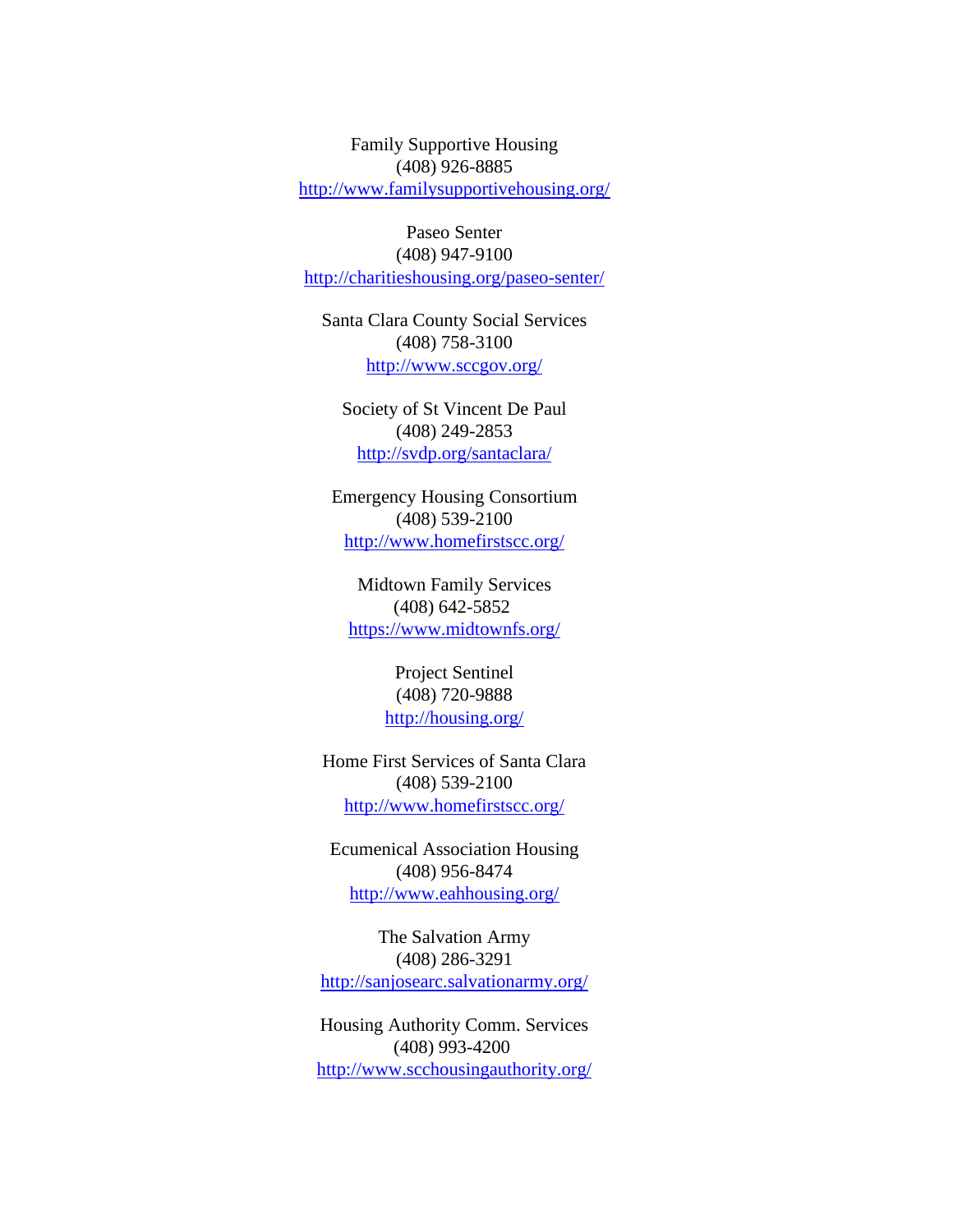## Cambrian Center

(408) 559-0330

<https://www.edenhousing.org/property/cambrian-center/>

Sunnyvale Community Services (408) 738-4321 <http://www.svcommunityservices.org/>

Catholic Charities Santa Clara (408) 282-8600 <http://www.catholiccharitiesscc.org/>

## Home First (408) 539-2100 <https://www.homefirstscc.org/>

CityTeam - Community Services (408) 293-4657 <http://www.cityteam.org/san-jose>

National Housing Corporation (866) 229-4720 <http://www.nationalcorporatehousing.com/>

## LifeMoves (408) 271-1630 <https://lifemoves.org/>

Silicon Valley Independent Center (408) 894-9041 <http://www.svilc.org/>

> Chai House (408) 947-1818 <http://www.chaihouse.org/>

NAMI-Santa Clara County (408) 453-0400 <http://www.namisantaclara.org/>

Destination: Home (408) 961-9895 <https://destinationhomesv.org/>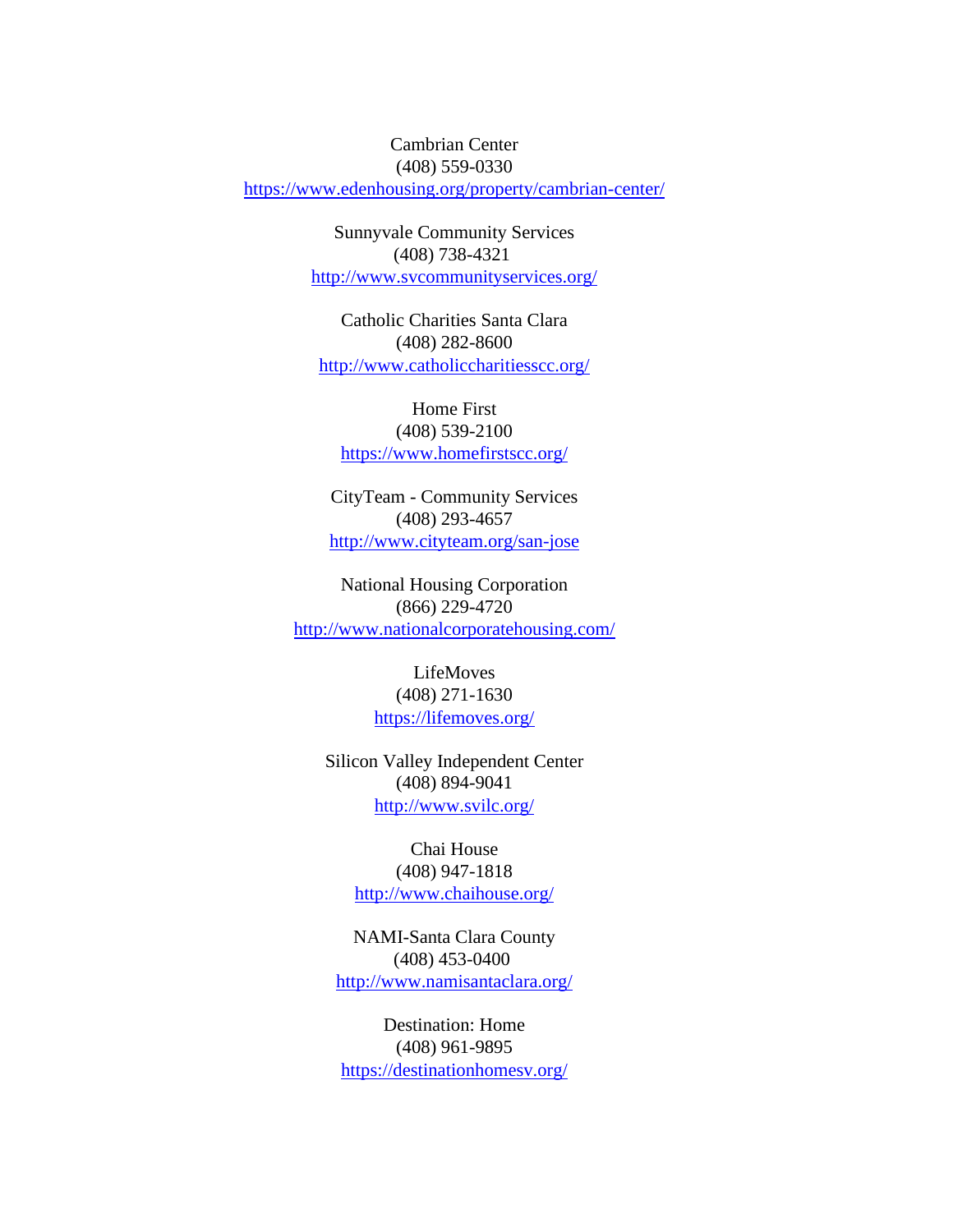Amigos de Guadalupe (408) 341-6080 <https://www.amigoscenter.com/>

Birthright of San Jose (408) 241-8444 <http://birthrightsanjose.com/>

Educational Community (408) 297-3246 <http://www.echo-ca.org/>

Community Services Agency (650) 968-0836 <http://www.csacares.org/>

> Bay Area Rentals (408) 244-4900 <http://bayrentals.com/>

Capitol Manor Inc (408) 251-9115 <http://www.capitolmanor.net/>

Sunnyvale Housing Department (408) 730-7250 <http://www.sunnyvale.ca.gov/>

Assistance League of Los Altos (650) 941-2610 <http://www.losaltos-assistanceleague.org/>

> St Joseph's Family Center (408) 842-6662 <https://stjosephsgilroy.org/>

United Way Bay Area (408) 345-4300 <https://uwba.org/>

San Jose Housing Department (408) 535-3500 <https://www.sanjoseca.gov/your-government/departments/housing>